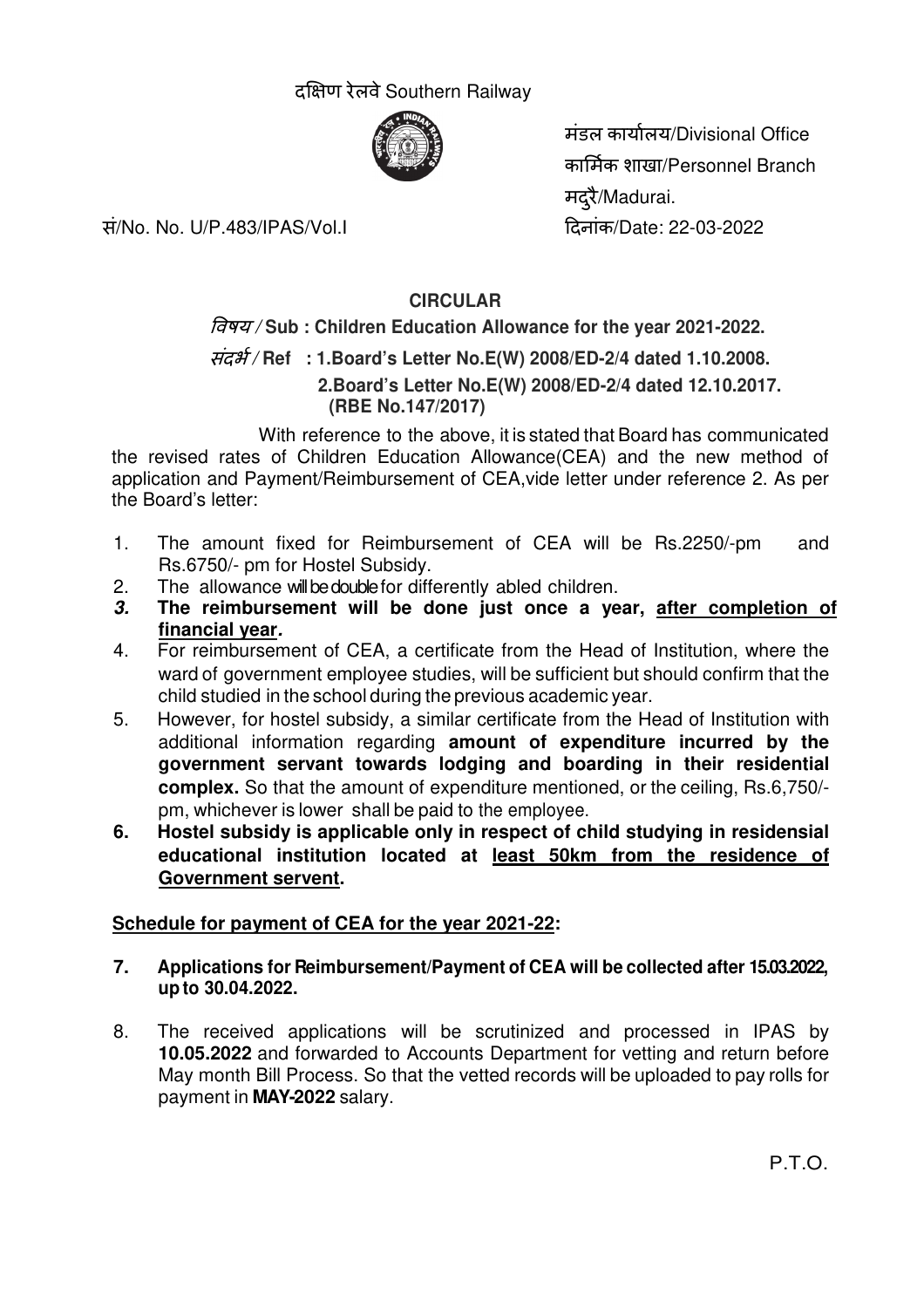- 9. Belated applications will be considered for payment in subsequent months.
- 10. To ensure that the child/ward has studied during the academic year a **Bonafide certificate** from the school has to be obtained. This can be in any format given by the school. **School Registration Number is Must.**
- 11. If both the spouses are Government servants, the applicant should declare that his/her spouse has not claimed the allowance; and will be liable for action under D&AR if it is found to be false at a later date.
- **12. Claims shall be admissible only for the first two eldest surviving children whose names are included in the Family Composition of the employee in PB records. Before submitting an application for CEA, every employee should ensure that his/her child's name is included in the Family Composition in PB records or else such claims shall not be processed.**
- **13.** The controlling supervisors are requested to collect the applications of the employees of their office with **Bonafide Certificates or Original Fee Receipts/Cash bills for Hostel Subsidy** and forward the same to Divisional office in one lot under a covering letter. **Applications without covering letter shall not be entertained**.

| CHANDRASEKARA | Digitally signed by CHANDRASEKARAN SUDHAGARAN<br>DN: c=IN. st=Kerala.<br>2.5.4.20=b089db442ca60f1360d0d72af96d918d0e349e1934d3740393b30cb03d8e<br>9543, postalCode=678009, street=B 622 D RAILWAY COLONY HEMAMBIKA NAGAR<br>AKATHETHARA AKATHETHARA PART PALAKKAD |
|---------------|-------------------------------------------------------------------------------------------------------------------------------------------------------------------------------------------------------------------------------------------------------------------|
| N SUDHAGARAN  | KALLEKULANGARA.Palakkad.Kerala-678009.<br>pseudonym=Sbc9b9e110b6Sdef179f53f9533dbe6c.<br>serialNumber=b909825032d42a4302be9c86fe106270348bc7eae2d27fd5c67fc03f6<br>bffd00c, o=Personal, cn=CHANDRASEKARAN SUDHAGARAN<br>Date: 2022 03:22 16:20:22 +05'30'         |

वरिष्ठ मंडल कार्मिक अधिकारी **SENIOR DIVISIONAL PERSONNEL OFFICER**  दक्षिण रेलवे *|* मदुरै **SOUTHERN RAILWAY / MADURAI** 

Copy to:

 PS to DRM for kind information of DRM please, PS to ADRM for kind information of ADRM please, All Branch Officer's/MDU Divn, All CS&WI's, S&WI's/Personnel Branch, All Branch Ch. OS/All Supervisors, DS/SRMU, AISC&ST/REA., AIOBC/REA.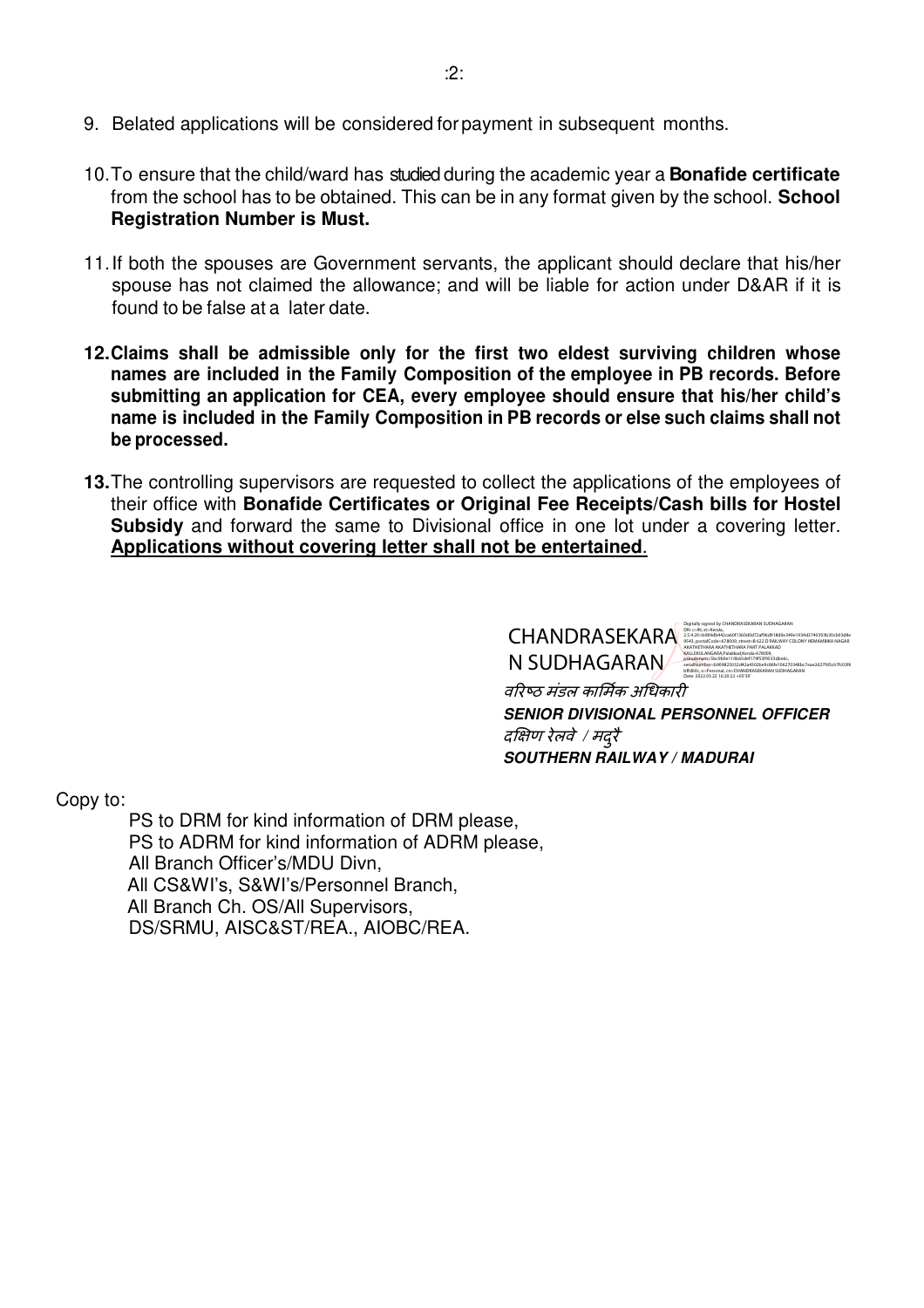## **APPLICATION FOR CHILDREN EDUCATION ALLOWANCE (CEA)/HOSTEL SUBSIDY (HS)**

| 01 | Name of the Employee :                                                                                                                             |                                                                       |                                                                              |
|----|----------------------------------------------------------------------------------------------------------------------------------------------------|-----------------------------------------------------------------------|------------------------------------------------------------------------------|
| 02 | Designation of the<br>Employee:                                                                                                                    |                                                                       |                                                                              |
| 03 | Employee Number:                                                                                                                                   |                                                                       |                                                                              |
| 04 | Tkt. No/Pay Bill Unit No:                                                                                                                          |                                                                       |                                                                              |
| 05 | <b>PARTUCULARS OF</b><br><b>CHILDREN</b>                                                                                                           | CHILD-I                                                               | <b>CHILD-II</b>                                                              |
|    | Name of the Student                                                                                                                                |                                                                       |                                                                              |
|    | Date of Birth                                                                                                                                      |                                                                       |                                                                              |
|    | Class (STD)                                                                                                                                        |                                                                       |                                                                              |
|    | Academic Year                                                                                                                                      |                                                                       |                                                                              |
|    | Name of the School                                                                                                                                 |                                                                       |                                                                              |
|    | <b>Address</b>                                                                                                                                     |                                                                       |                                                                              |
| 06 | <b>Nature of Claim</b><br>(i) Tick Whichever is<br>applicable<br>(ii)For disable child, Proof of<br>Percentage of disability<br>should be enclosed | Education Allowance<br><b>Hostel Subsidy</b><br><b>Disabled Child</b> | <b>Education Allowance</b><br><b>Hostel Subsidy</b><br><b>Disabled Child</b> |
| 07 | <b>Whether Bonafide Certificate</b><br>from School is enclosed                                                                                     | <b>YES</b><br><b>NO</b>                                               | <b>YES</b><br><b>NO</b>                                                      |
| 08 | <b>Hostel Subsidy:</b><br><b>Whether Bonafide Certificate</b><br>from School mentioning the<br>amount of expenditure is<br>enclosed                | <b>YES</b><br><b>NO</b>                                               | <b>YES</b><br><b>NO</b>                                                      |

Certified that:

 My Child/Children mentioned above in respect of whom reimbursement of education expenses is claimed is/are wholly depended upon me.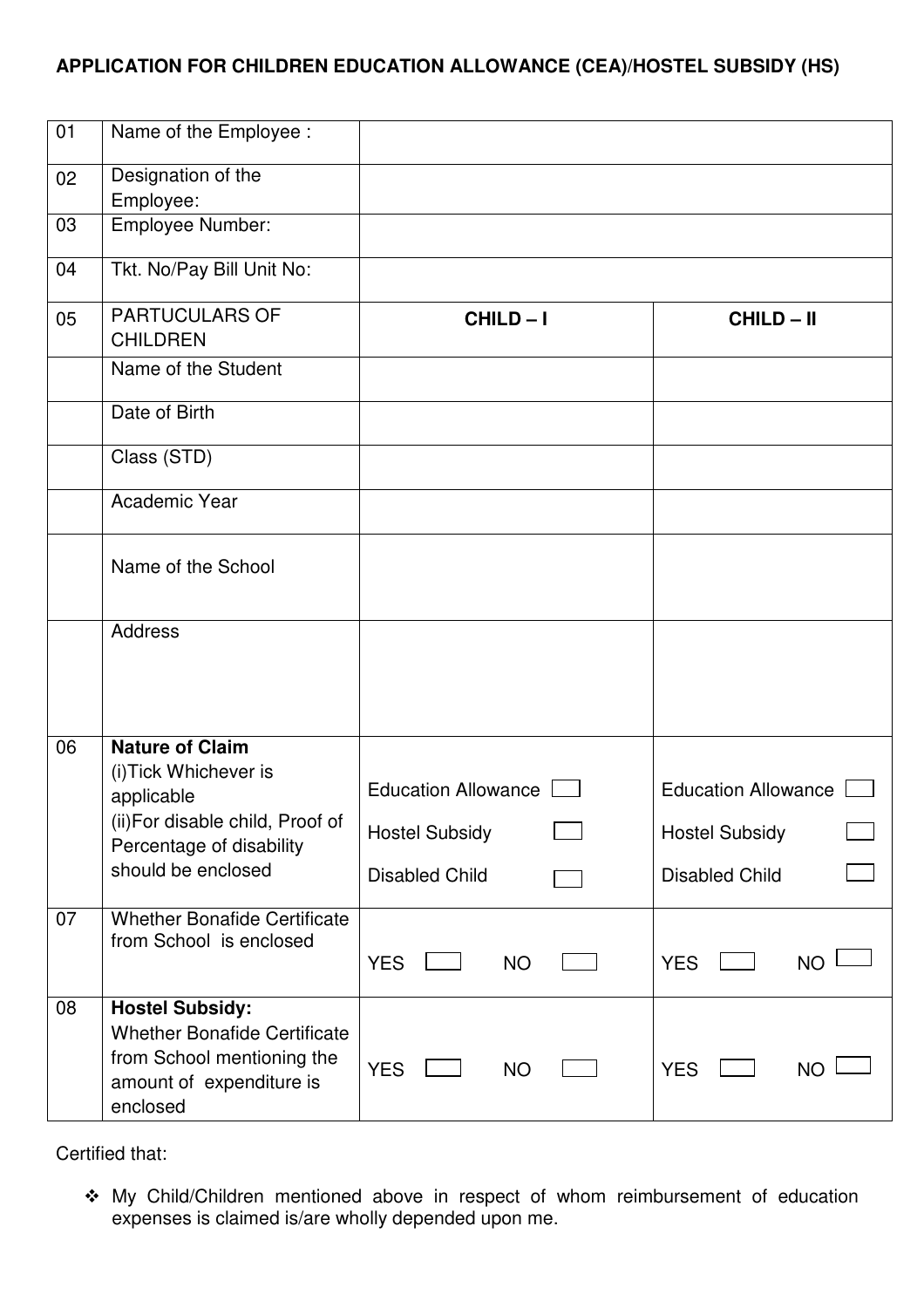- My Wife/Husband is not a Central Government Employee.
- My Wife/Husband is a Central Government Employee and that She/he will not claim reimbursement Education expenses in respect of our child/Children.
- My Child/Children in respect of whom reimbursement is claimed is/are studying in recognized schools.
	- (i) I hereby declare that reimbursement of Children Education Allowance has not been claimed in respect of the child/children by a person other than me.
	- (ii) I hereby declare that reimbursement of Children Education expenses is claimed for my eldest two surviving children only.

 I hereby declare that the particulars mentioned above are correct to the best of my Knowledge. If any information furnished above is not correct, I am liable to be taken up under D&AR.

Date: Case of the Employee Case of the Employee Case of the Employee

## **Certification by the Supervisor**

The above application is forwarded to Sr.DPO/MDU for Necessary action, duly certifying that the names of Child/Children furnished by the employee have been verified with records maintained in this office and they are the eldest two surviving children declared by the employee.

Date:

Signature of forwarding official seal